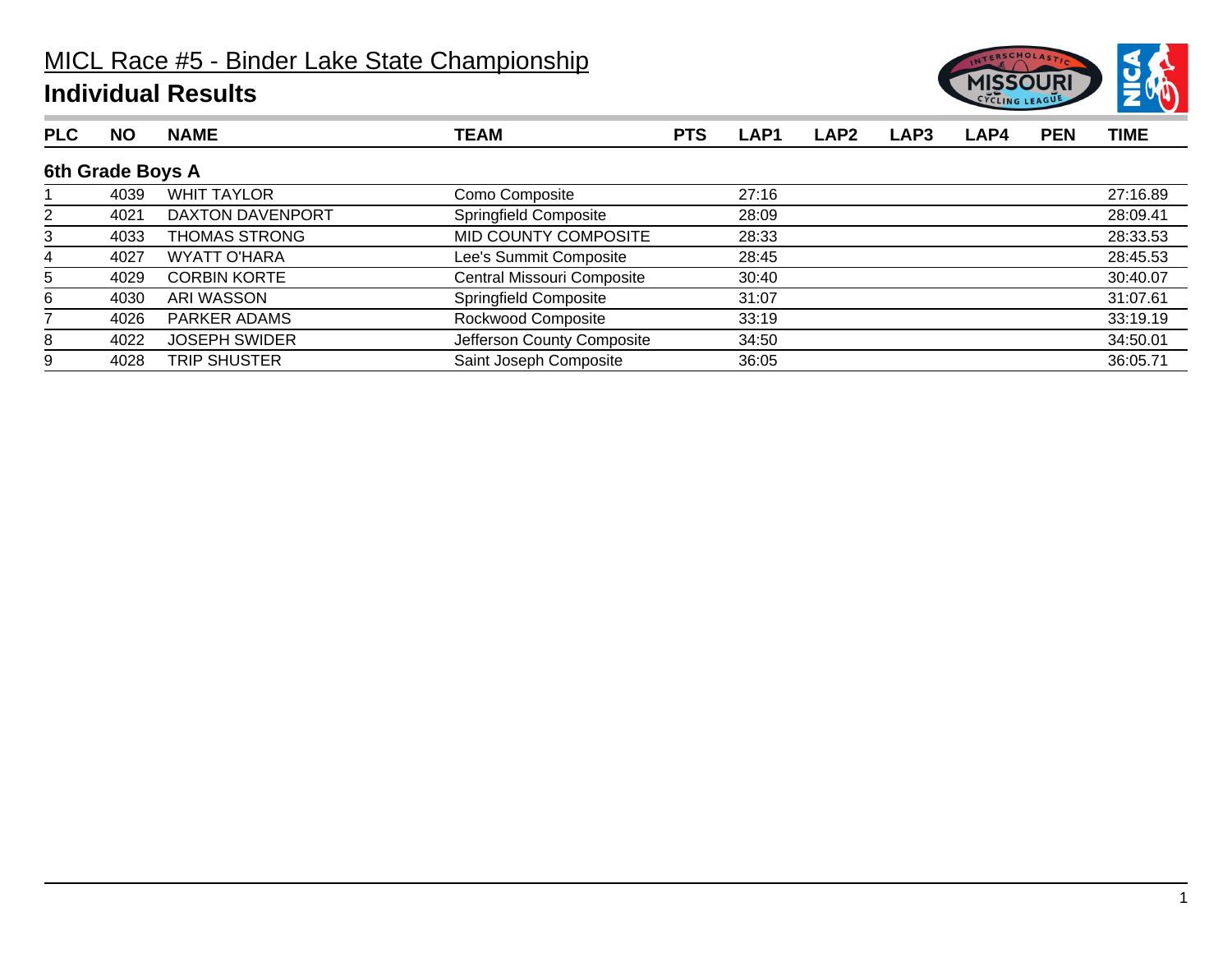

| <b>PLC</b>      | <b>NO</b>        | <b>NAME</b>                | <b>TEAM</b>                    | <b>PTS</b> | LAP1    | LAP <sub>2</sub> | LAP3 | LAP4 | <b>PEN</b> | <b>TIME</b> |
|-----------------|------------------|----------------------------|--------------------------------|------------|---------|------------------|------|------|------------|-------------|
|                 | 6th Grade Boys B |                            |                                |            |         |                  |      |      |            |             |
|                 | 4038             | <b>MJ BELK</b>             | Springfield Composite          |            | 29:15   |                  |      |      |            | 29:15.27    |
| 2               | 4035             | <b>COOPER SLAYDEN</b>      | Springfield Composite          |            | 29:15   |                  |      |      |            | 29:15.72    |
| 3               | 4000             | <b>JACKSON CAPPS</b>       | <b>McDonald County Schools</b> |            | 31:11   |                  |      |      |            | 31:11.69    |
| 4               | 4049             | <b>SAM KLUMPP</b>          | Raymore MTB Team               |            | 31:31   |                  |      |      |            | 31:31.73    |
| 5               | 4016             | <b>CALEB HULLINGER</b>     | <b>West Plains Composite</b>   |            | 32:42   |                  |      |      |            | 32:42.77    |
| 6               | 4017             | <b>FINN GILBERT</b>        | Springfield Composite          |            | 33:35   |                  |      |      |            | 33:35.55    |
| 7               | 4048             | <b>TRIP HERMANN</b>        | Como Composite                 |            | 34:12   |                  |      |      |            | 34:12.16    |
| 8               | 4046             | <b>AIDEN JOY</b>           | <b>Springfield Composite</b>   |            | 35:10   |                  |      |      |            | 35:10.36    |
| 9               | 4052             | <b>JOHNNY STEIGER</b>      | Rockwood Composite             |            | 35:43   |                  |      |      |            | 35:43.50    |
| 10              | 4045             | <b>WYATT BAILEY</b>        | Rockwood Composite             |            | 36:34   |                  |      |      |            | 36:34.22    |
| 11              | 4025             | PHILO TURNER               | Como Composite                 |            | 37:30   |                  |      |      |            | 37:30.21    |
| 12              | 4020             | <b>FINN BAKER</b>          | Springfield Composite          |            | 37:33   |                  |      |      |            | 37:33.82    |
| 13              | 4019             | <b>JACK BAKER</b>          | Springfield Composite          |            | 37:35   |                  |      |      |            | 37:35.86    |
| 14              | 4051             | <b>OLLIE MOORE</b>         | Park Hill                      |            | 38:09   |                  |      |      |            | 38:09.49    |
| 15              | 4023             | <b>RYAN WILLIS</b>         | Rockwood Composite             |            | 39:42   |                  |      |      |            | 39:42.35    |
| 16              | 4012             | <b>CLYVE JACKSON</b>       | The South City Composite       |            | 39:44   |                  |      |      |            | 39:44.41    |
| 17              | 4044             | <b>BENJAMIN SONNEMAKER</b> | Springfield Composite          |            | 43:41   |                  |      |      |            | 43:41.51    |
| 18              | 4011             | <b>ERIC RODRIQUEZ</b>      | SWMo Composite Goats           |            | 43:47   |                  |      |      |            | 43:47.93    |
| 19              | 4015             | <b>EVAN MOORE</b>          | Lee's Summit Composite         |            | 44:01   |                  |      |      |            | 44:01.92    |
| 20              | 4009             | <b>KAI KUROKI</b>          | Como Composite                 |            | 44:36   |                  |      |      |            | 44:36.77    |
| 21              | 4005             | <b>JAMES STRAUSBAUGH</b>   | <b>McDonald County Schools</b> |            | 48:33   |                  |      |      |            | 48:33.54    |
| 22              | 4042             | <b>JAMISON HURT</b>        | Rockwood Composite             |            | 44:37   |                  |      |      | 05:00      | 49:37.15    |
| 23              | 4043             | <b>HAYDEN PORNELUZI</b>    | Como Composite                 |            | 53:20   |                  |      |      |            | 53:20.98    |
| $\overline{24}$ | 4050             | <b>LANDON HUTSON</b>       | Rockwood Composite             |            | 58:03   |                  |      |      |            | 58:03.76    |
| 25              | 4007             | <b>ISAAC WELLS</b>         | Lee's Summit Composite         |            | 1:00:41 |                  |      |      |            | 1:00:41.24  |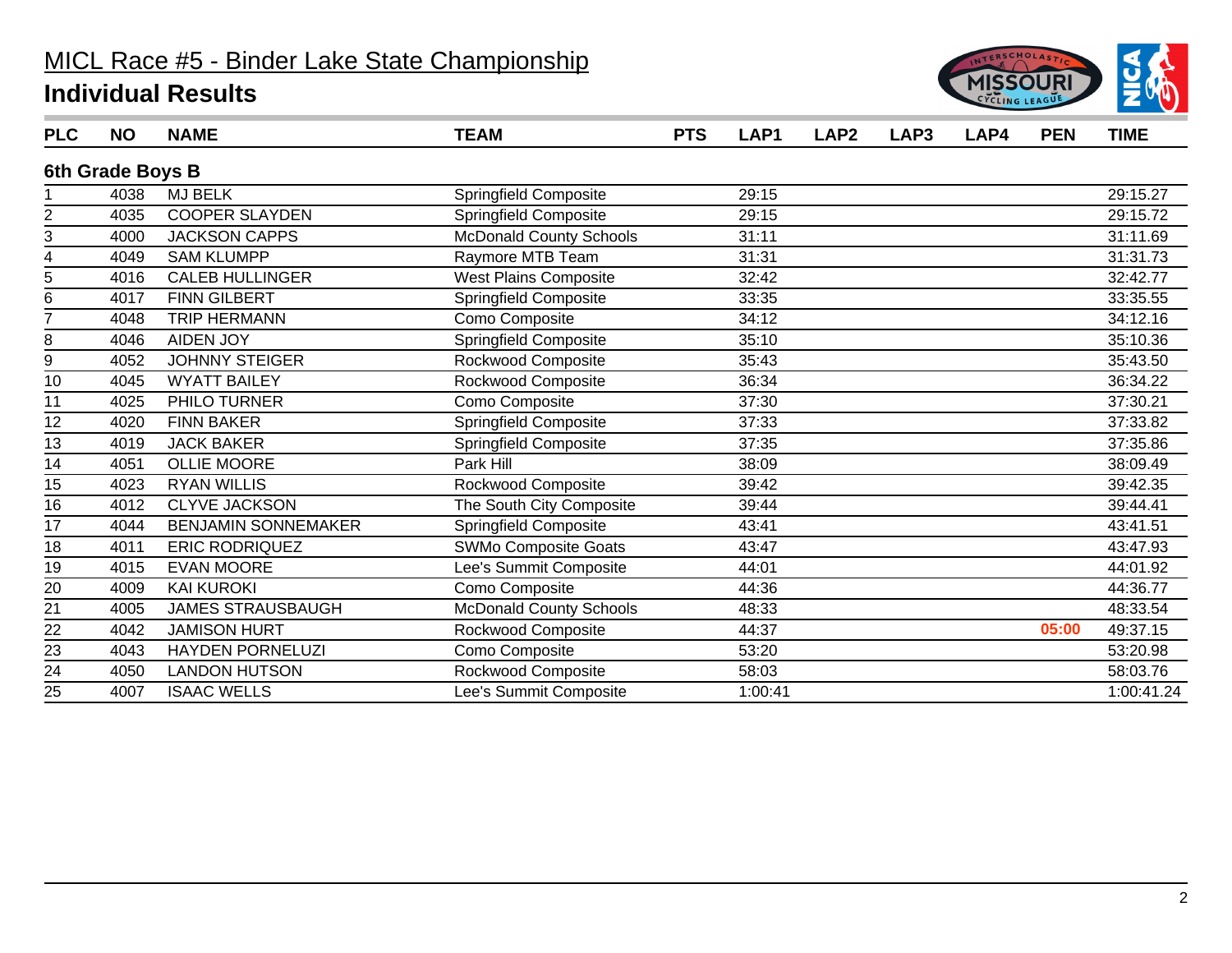

| <b>PLC</b>     | <b>NO</b>               | <b>NAME</b>                   | <b>TEAM</b>                    | <b>PTS</b> | LAP1  | LAP <sub>2</sub> | LAP3 | LAP4 | <b>PEN</b> | <b>TIME</b> |
|----------------|-------------------------|-------------------------------|--------------------------------|------------|-------|------------------|------|------|------------|-------------|
|                | <b>6th Grade Girls</b>  |                               |                                |            |       |                  |      |      |            |             |
|                | 1012                    | <b>NORAH WILLIAMS</b>         | Jefferson County Composite     |            | 33:32 |                  |      |      |            | 33:32.82    |
| $\overline{2}$ | 1011                    | <b>CHLOE HARISBERGER</b>      | <b>Warren County Composite</b> |            | 33:46 |                  |      |      |            | 33:46.18    |
| 3              | 1009                    | SYDNEY SUTHERLAND             | Como Composite                 |            | 34:35 |                  |      |      |            | 34:35.04    |
| 4              | 1000                    | MAGGIE JUSTICE DAVIS          | Como Composite                 |            | 34:50 |                  |      |      |            | 34:50.51    |
| $\overline{5}$ | 1005                    | <b>ALLISON SKINNER</b>        | Central Missouri Composite     |            | 37:00 |                  |      |      |            | 37:00.31    |
| 6              | 1007                    | MACKENZIE HOLDENRIED          | St. Charles Composite          |            | 39:00 |                  |      |      |            | 39:00.15    |
| 7              | 1010                    | <b>MAE SHUSTER</b>            | Saint Joseph Composite         |            | 39:38 |                  |      |      |            | 39:38.00    |
| 8              | 1001                    | <b>OLIVIA BROWN</b>           | <b>Warren County Composite</b> |            | 40:49 |                  |      |      |            | 40:49.62    |
| 9              | 1008                    | <b>GWENDOLYN FIORINO</b>      | <b>West Plains Composite</b>   |            | 41:49 |                  |      |      |            | 41:49.25    |
| 10             | 1006                    | <b>CARMEN DANIELS-TEXEIRO</b> | Como Composite                 |            | 42:32 |                  |      |      |            | 42:32.94    |
| 11             | 1002                    | <b>AURORA LEE</b>             | <b>Rockwood Composite</b>      |            | 43:56 |                  |      |      |            | 43:56.14    |
|                | <b>7th Grade Boys A</b> |                               |                                |            |       |                  |      |      |            |             |
|                | 5070                    | <b>DRAKE SILHAVY</b>          | Jefferson County Composite     |            | 26:48 | 27:42            |      |      |            | 54:30.77    |
| $\overline{c}$ | 5073                    | <b>KYLER VANMATRE</b>         | Como Composite                 |            | 27:27 | 27:09            |      |      |            | 54:36.87    |
| $\overline{3}$ | 5069                    | <b>GABE NOLAND</b>            | <b>Warsaw Wildcats</b>         |            | 28:08 | 27:21            |      |      |            | 55:29.63    |
| 4              | 5033                    | <b>COOPER JOHNSON</b>         | Springfield Composite          |            | 28:10 | 28:28            |      |      |            | 56:38.48    |
| 5              | 5017                    | <b>AYDEN BALSAMO</b>          | Rockwood Composite             |            | 28:19 | 28:22            |      |      |            | 56:41.91    |
| 6              | 5058                    | <b>CASH MINOR</b>             | Rockwood Composite             |            | 28:38 | 28:32            |      |      |            | 57:10.97    |
| $\overline{7}$ | 5009                    | <b>WAYLON MULLHOLLAND</b>     | <b>SEMO Composite</b>          |            | 29:12 | 28:18            |      |      |            | 57:30.21    |
| 8              | 5071                    | <b>ANDERSON GAMMILL</b>       | Lee's Summit Composite         |            | 28:09 | 29:35            |      |      |            | 57:44.74    |
| $\overline{9}$ | 4032                    | LUKE CUDDIHEE                 | Rockwood Composite             |            | 28:38 | 29:20            |      |      |            | 57:59.20    |
| 10             | 5020                    | <b>JOEL CUDDY</b>             | Rockwood Composite             |            | 29:17 | 29:03            |      |      |            | 58:21.42    |
| 11             | 5076                    | <b>ISSAC O'HARA</b>           | Lee's Summit Composite         |            | 28:57 | 29:58            |      |      |            | 58:56.09    |
| 12             | 5065                    | <b>BO WAIT</b>                | Tri Lakes Composite            |            | 27:51 | 31:21            |      |      |            | 59:13.13    |
| 13             | 5057                    | <b>KOLCE MILESKI</b>          | Rockwood Composite             |            | 28:09 | 31:17            |      |      |            | 59:27.59    |
| 14             | 5008                    | <b>GRADY HAGEDORN</b>         | Metro East Composite           |            | 31:38 | 30:04            |      |      |            | 1:01:42.33  |
| 15             | 5007                    | <b>COLE HOWARD</b>            | Metro East Composite           |            | 31:13 | 31:56            |      |      |            | 1:03:10.39  |
| 16             | 5016                    | <b>ANTHONY BALSAMO</b>        | Rockwood Composite             |            | 31:37 | 32:08            |      |      |            | 1:03:45.99  |
| 17             | 5068                    | <b>TOMMY KAUFMANN</b>         | <b>Warsaw Wildcats</b>         |            | 30:10 | 33:55            |      |      |            | 1:04:06.48  |
| 18             | 5013                    | AIDEN GOOD                    | Lee's Summit Composite         |            | 31:46 | 33:54            |      |      |            | 1:05:40.88  |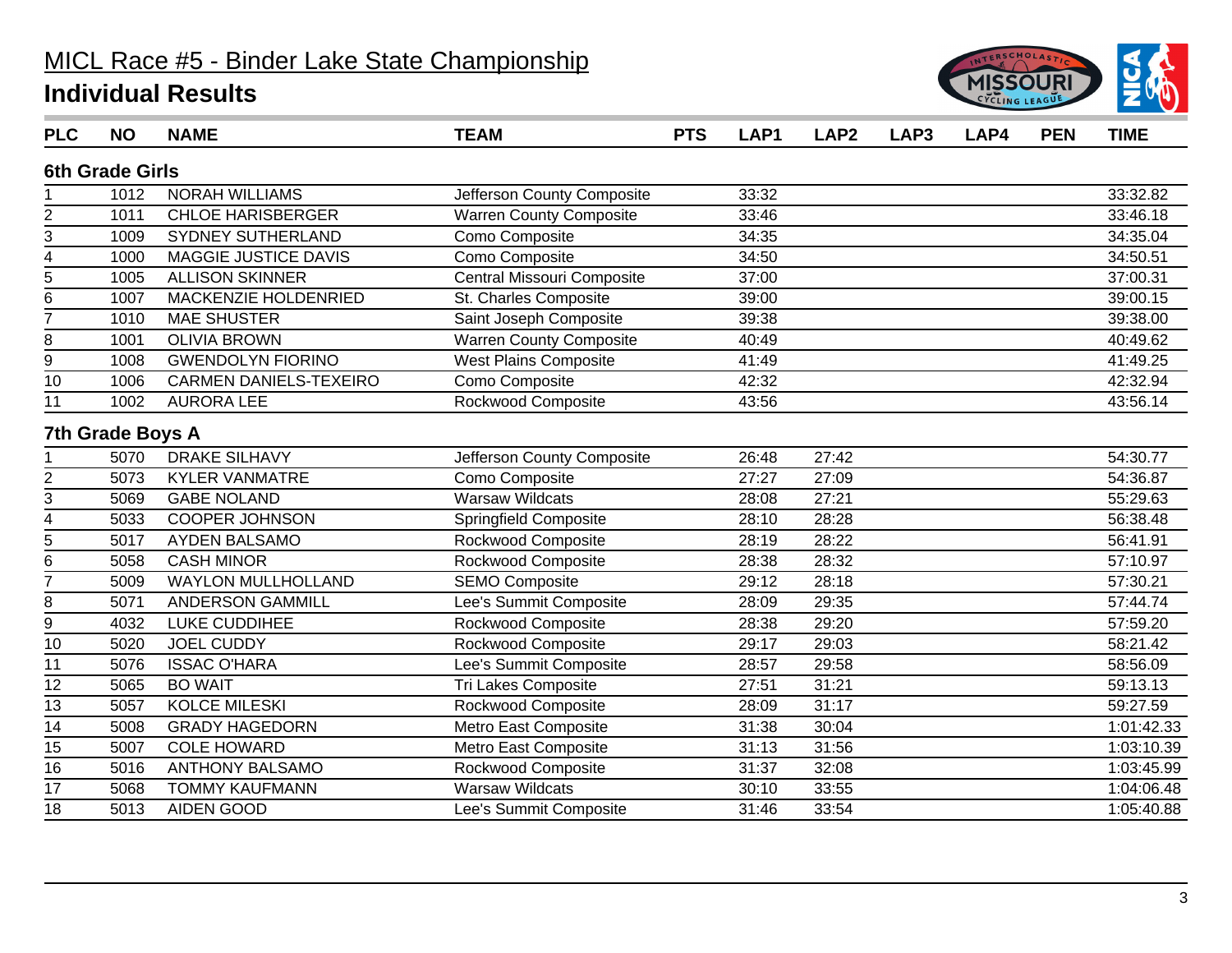

| <b>PLC</b>         | <b>NO</b>               | <b>NAME</b>             | <b>TEAM</b>                    | <b>PTS</b> | LAP1       | LAP <sub>2</sub> | LAP3 | LAP4 | <b>PEN</b> | <b>TIME</b> |
|--------------------|-------------------------|-------------------------|--------------------------------|------------|------------|------------------|------|------|------------|-------------|
|                    | <b>7th Grade Boys B</b> |                         |                                |            |            |                  |      |      |            |             |
|                    | 5021                    | ADLER DONALDSON         | Rockwood Composite             |            | 28:51      |                  |      |      |            | 28:51.77    |
| 2                  | 5061                    | <b>ADAM GINGRICH</b>    | Como Composite                 |            | 29:27      |                  |      |      |            | 29:27.62    |
| 3                  | 5019                    | <b>LANDON ABERLE</b>    | Rockwood Composite             |            | 30:20      |                  |      |      |            | 30:20.13    |
| 4                  | 5026                    | <b>CAMDEN NEWTON</b>    | Jefferson County Composite     |            | 30:35      |                  |      |      |            | 30:35.55    |
| 5                  | 5001                    | <b>ELI WILLIAMS</b>     | Central Missouri Composite     |            | 31:10      |                  |      |      |            | 31:10.21    |
| 6                  | 5000                    | <b>WILL MANIER</b>      | <b>MID COUNTY COMPOSITE</b>    |            | 33:24      |                  |      |      |            | 33:24.18    |
| $\overline{7}$     | 5025                    | <b>RYLAN LUTTRELL</b>   | Jefferson County Composite     |            | 33:34      |                  |      |      |            | 33:34.59    |
| 8                  | 5038                    | IAN DANIELS-TEXEIRO     | Como Composite                 |            | 33:50      |                  |      |      |            | 33:50.03    |
| 9                  | 5055                    | <b>BRADY WOLZ</b>       | Rockwood Composite             |            | 35:16      |                  |      |      |            | 35:16.94    |
| 10                 | 5034                    | <b>JACK HOLCOMB</b>     | Springfield Composite          |            | 35:17      |                  |      |      |            | 35:17.69    |
| 11                 | 5024                    | <b>ROMAN SWIDER</b>     | Jefferson County Composite     |            | 36:27      |                  |      |      |            | 36:27.61    |
| 12                 | 5059                    | <b>CHASE COOPER</b>     | St. Charles Composite          |            | 37:44      |                  |      |      |            | 37:44.15    |
| $\overline{\cdot}$ | 5063                    | <b>WILLIAM NITZSCHE</b> | MID COUNTY COMPOSITE           |            | <b>DNF</b> | $\blacksquare$   |      |      |            | <b>DNF</b>  |
|                    | 7th Grade Boys C        |                         |                                |            |            |                  |      |      |            |             |
|                    | 5066                    | <b>BRETT KINCHELOE</b>  | Lee's Summit Composite         |            | 32:45      |                  |      |      |            | 32:45.01    |
|                    | 5067                    | <b>JUSTIN GENTILINI</b> | Rockwood Composite             |            | 34:20      |                  |      |      |            | 34:20.84    |
| $rac{2}{3}$        | 5045                    | <b>NOAH TUCKER</b>      | <b>McDonald County Schools</b> |            | 34:53      |                  |      |      |            | 34:53.16    |
| 4                  | 5047                    | <b>DECLYN JONES</b>     | <b>McDonald County Schools</b> |            | 35:07      |                  |      |      |            | 35:07.04    |
| $\overline{5}$     | 5003                    | <b>DREW DANNAN</b>      | The South City Composite       |            | 35:53      |                  |      |      |            | 35:53.26    |
| 6                  | 5042                    | <b>TATE BAKER</b>       | Lee's Summit Composite         |            | 37:15      |                  |      |      |            | 37:15.52    |
| $\overline{7}$     | 5072                    | <b>EVAN GERINGER</b>    | St. Charles Composite          |            | 39:38      |                  |      |      |            | 39:38.14    |
| 8                  | 5046                    | <b>SEAMUS RHUDA</b>     | <b>McDonald County Schools</b> |            | 41:20      |                  |      |      |            | 41:20.07    |
| 9                  | 5030                    | <b>COOPER WHITE</b>     | St. Charles Composite          |            | 41:32      |                  |      |      |            | 41:32.26    |
| 10                 | 5041                    | <b>WILLIAM PROFFER</b>  | <b>SEMO Composite</b>          |            | 43:11      |                  |      |      |            | 43:11.78    |
| 11                 | 5052                    | <b>ELI WILKENS</b>      | St. Charles Composite          |            | 43:31      |                  |      |      |            | 43:31.44    |
| 12                 | 5050                    | <b>BRENDAN WOODY</b>    | St. Charles Composite          |            | 49:08      |                  |      |      |            | 49:08.76    |
| 13                 | 5004                    | <b>NATHANIEL BAUM</b>   | The South City Composite       |            | 50:56      |                  |      |      |            | 50:56.32    |
| 14                 | 5051                    | ANDREW DUNGAN           | St. Charles Composite          |            | 51:48      |                  |      |      |            | 51:48.75    |
|                    |                         |                         |                                |            |            |                  |      |      |            |             |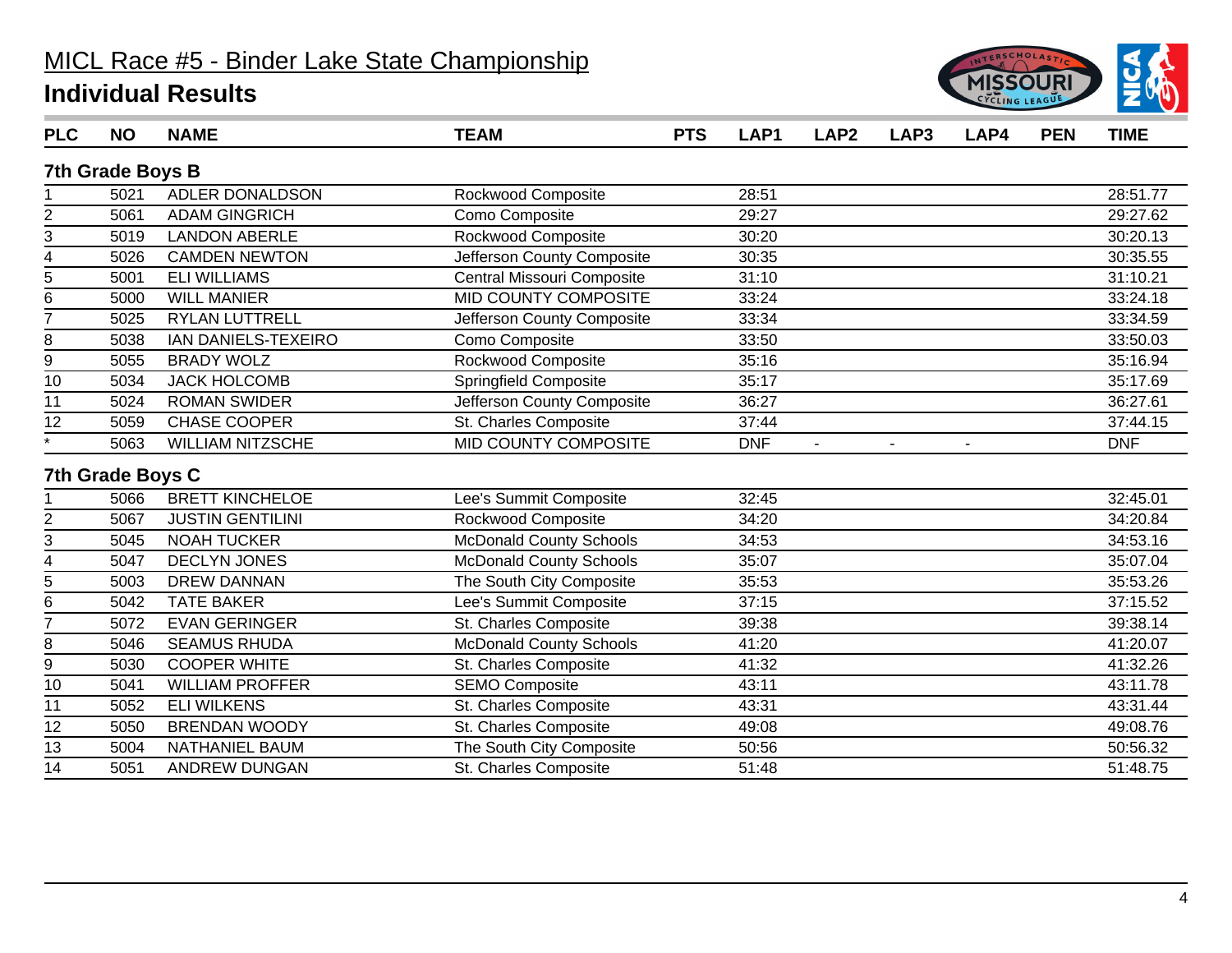

| <b>PLC</b>      | <b>NO</b>              | <b>NAME</b>              | <b>TEAM</b>                | <b>PTS</b> | LAP1  | LAP <sub>2</sub> | LAP3 | LAP4 | <b>PEN</b> | <b>TIME</b> |
|-----------------|------------------------|--------------------------|----------------------------|------------|-------|------------------|------|------|------------|-------------|
|                 | <b>7th Grade Girls</b> |                          |                            |            |       |                  |      |      |            |             |
|                 | 2021                   | PEYTON LINDSTROM         | Springfield Composite      |            | 29:04 |                  |      |      |            | 29:04.36    |
| $\overline{c}$  | 2012                   | <b>MARLOWE WEIS</b>      | Como Composite             |            | 29:36 |                  |      |      |            | 29:36.99    |
| $\overline{3}$  | 2025                   | <b>MAGGIE SULLIVAN</b>   | Tri Lakes Composite        |            | 30:00 |                  |      |      |            | 30:00.64    |
|                 | 2005                   | <b>NORA KOETTING</b>     | <b>SEMO Composite</b>      |            | 31:05 |                  |      |      |            | 31:05.37    |
| $\frac{4}{5}$   | 2017                   | <b>SOLEAH ARNEY</b>      | Saint Joseph Composite     |            | 31:55 |                  |      |      |            | 31:55.39    |
| 6               | 2014                   | ARI MIDDELKOOP           | Como Composite             |            | 36:30 |                  |      |      |            | 36:30.14    |
| $\overline{7}$  | 2024                   | DYLAN ADELE PEARSON      | Springfield Composite      |            | 36:39 |                  |      |      |            | 36:39.22    |
| 8               | 2009                   | <b>ELLA BOEHM</b>        | Springfield Composite      |            | 38:54 |                  |      |      |            | 38:54.12    |
| 9               | 2015                   | <b>BROOKE SUTTERER</b>   | <b>SEMO Composite</b>      |            | 39:58 |                  |      |      |            | 39:58.43    |
| 10              | 2026                   | <b>MADALYN SMITH</b>     | Lee's Summit Composite     |            | 42:37 |                  |      |      |            | 42:37.72    |
| 11              | 2028                   | <b>EMILY HUFF</b>        | <b>SEMO Composite</b>      |            | 43:06 |                  |      |      |            | 43:06.52    |
| $\overline{12}$ | 2023                   | <b>GISELLE THACH</b>     | Springfield Composite      |            | 44:04 |                  |      |      |            | 44:04.50    |
| $\overline{13}$ | 2020                   | <b>JILLIAN STAROSTKI</b> | St. Charles Composite      |            | 46:52 |                  |      |      |            | 46:52.39    |
| 14              | 2019                   | <b>GRACIE TRIPP</b>      | St. Charles Composite      |            | 43:19 |                  |      |      | 05:00      | 48:19.97    |
| 15              | 2027                   | <b>MOLLY RONK</b>        | Park Hill                  |            | 45:27 |                  |      |      | 05:00      | 50:27.12    |
|                 | 8th Grade Boys A       |                          |                            |            |       |                  |      |      |            |             |
|                 | 6063                   | <b>OLIVER TAHA</b>       | Rockwood Composite         | 1000       | 24:02 | 24:34            |      |      |            | 48:36.84    |
|                 | 6038                   | <b>CARTER LEMBKE</b>     | Como Composite             | 980        | 24:02 | 24:38            |      |      |            | 48:40.90    |
| $rac{2}{3}$     | 6053                   | <b>SHARIF GALAL</b>      | Springfield Composite      | 962        | 24:16 | 24:28            |      |      |            | 48:44.36    |
| $\overline{4}$  | 6065                   | <b>JONATHAN YATES</b>    | Rockwood Composite         | 944        | 25:49 | 24:55            |      |      |            | 50:44.53    |
| $\frac{1}{5}$   | 6070                   | <b>JACK KIEFNER</b>      | St. Charles Composite      | 928        | 24:56 | 26:07            |      |      |            | 51:03.84    |
| 6               | 6046                   | <b>ETHAN HILL</b>        | Rockwood Composite         | 912        | 26:23 | 26:29            |      |      |            | 52:52.87    |
| $\overline{7}$  | 6025                   | <b>OWEN CHOI</b>         | MID COUNTY COMPOSITE       | 896        | 26:22 | 26:53            |      |      |            | 53:16.57    |
| 8               | 6058                   | <b>GAVIN BLEYER</b>      | MID COUNTY COMPOSITE       | 882        | 26:36 | 26:45            |      |      |            | 53:22.08    |
| $\overline{9}$  | 6044                   | <b>LANDON WEGLEITNER</b> | Lee's Summit Composite     | 868        | 26:29 | 27:23            |      |      |            | 53:52.92    |
| 10              | 6064                   | <b>CANYON MINOR</b>      | Rockwood Composite         | 854        | 27:05 | 27:56            |      |      |            | 55:01.54    |
| 11              | 6045                   | <b>GAVIN KOZDRON</b>     | Rockwood Composite         | 840        | 28:12 | 28:20            |      |      |            | 56:32.74    |
| 12              | 6032                   | <b>JAMESON GERBES</b>    | Central Missouri Composite | 828        | 27:23 | 29:14            |      |      |            | 56:38.13    |
| 13              | 6071                   | <b>RILEY ROMACKER</b>    | Rockwood Composite         | 816        | 28:35 | 28:53            |      |      |            | 57:28.26    |
| 14              | 6031                   | <b>JACKSON GERBES</b>    | Central Missouri Composite | 804        | 28:37 | 30:21            |      |      |            | 58:59.18    |
| 15              | 6042                   | <b>CALVIN MEYER</b>      | Metro East Composite       | 792        | 31:05 | 32:16            |      |      |            | 1:03:22.18  |
| 16              | 6033                   | <b>JONAS MOORE</b>       | Park Hill                  | 780        | 43:10 | n/a              | n/a  | n/a  |            | XX:XX:XX    |
|                 |                        |                          |                            |            |       |                  |      |      |            |             |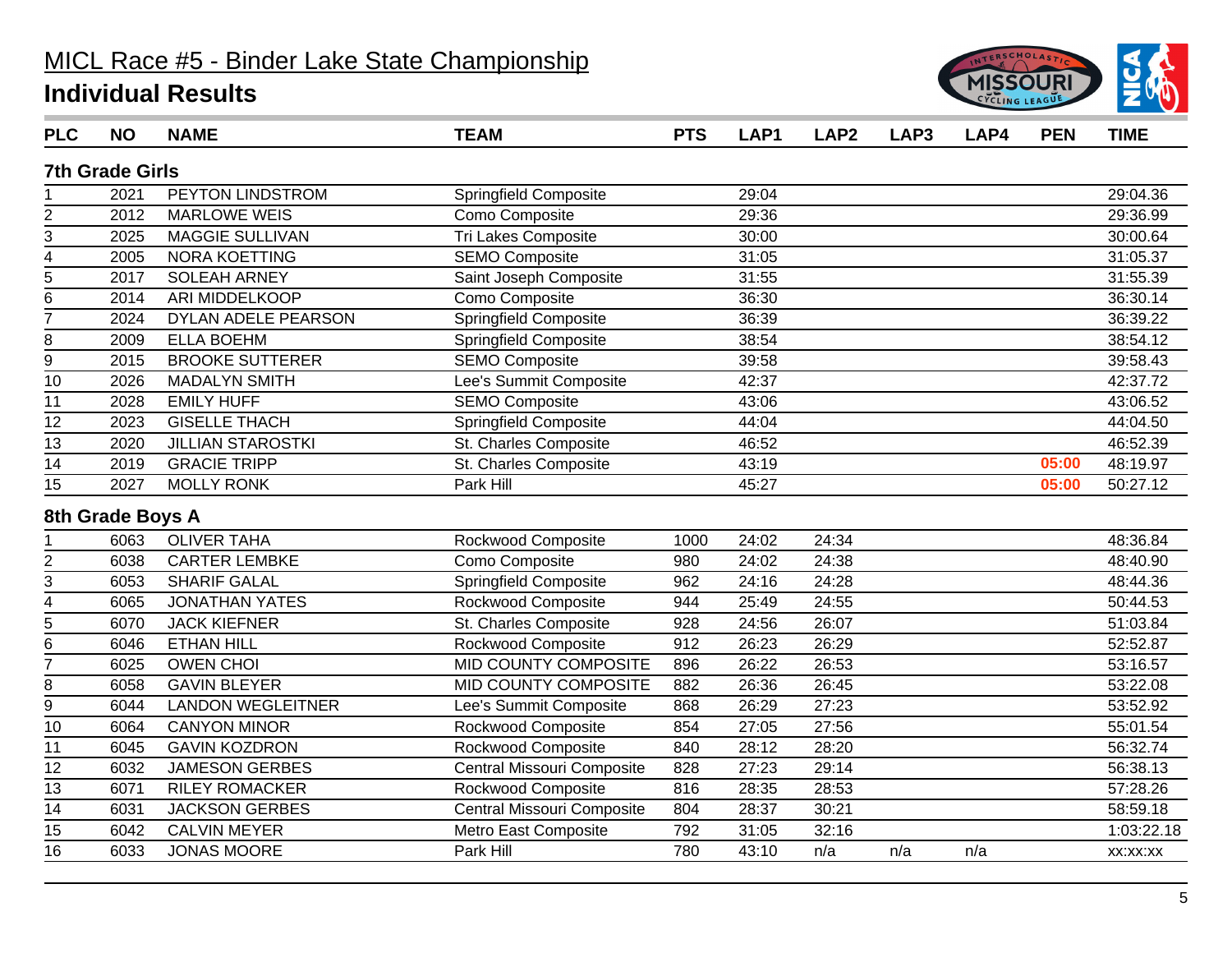

| <b>PLC</b> | <b>NO</b>        | <b>NAME</b>              | <b>TEAM</b>                    | <b>PTS</b> | LAP1  | LAP <sub>2</sub> | LAP3 | LAP4 | <b>PEN</b> | <b>TIME</b> |
|------------|------------------|--------------------------|--------------------------------|------------|-------|------------------|------|------|------------|-------------|
|            | 8th Grade Boys B |                          |                                |            |       |                  |      |      |            |             |
|            | 6041             | <b>RYAN SAFFLE</b>       | Tri Lakes Composite            | 600        | 27:20 |                  |      |      |            | 27:20.97    |
| 2          | 6069             | <b>OWEN MAUXION</b>      | Como Composite                 | 588        | 27:37 |                  |      |      |            | 27:37.26    |
| 3          | 6004             | <b>ANDREW HILL</b>       | Park Hill                      | 578        | 27:44 |                  |      |      |            | 27:44.69    |
|            | 6047             | <b>KAI MITCHELL</b>      | Rockwood Composite             | 566        | 27:57 |                  |      |      |            | 27:57.51    |
| 5          | 6029             | <b>CARSON WESTERBECK</b> | MID COUNTY COMPOSITE           | 556        | 28:30 |                  |      |      |            | 28:30.60    |
| 6          | 6012             | <b>KAID SHAW</b>         | Como Composite                 | 548        | 28:37 |                  |      |      |            | 28:37.47    |
| 7          | 6003             | <b>LEVI FOX</b>          | Park Hill                      | 538        | 29:10 |                  |      |      |            | 29:10.84    |
| 8          | 6075             | <b>KENNY TOWNSEND</b>    | Como Composite                 | 530        | 29:10 |                  |      |      |            | 29:10.91    |
| 9          | 6030             | <b>FINN MCGRAW</b>       | MID COUNTY COMPOSITE           | 520        | 29:13 |                  |      |      |            | 29:13.56    |
| 10         | 6015             | <b>VIVEK MADDINENI</b>   | Rockwood Composite             | 512        | 29:27 |                  |      |      |            | 29:27.88    |
| 11         | 6001             | <b>JACK JOHNSON</b>      | MID COUNTY COMPOSITE           | 504        | 30:15 |                  |      |      |            | 30:15.01    |
| 12         | 6034             | <b>JAVIER ESTRADA</b>    | The South City Composite       | 496        | 30:31 |                  |      |      |            | 30:31.77    |
| 13         | 6039             | <b>TRENTEN ALEXANDER</b> | <b>Warren County Composite</b> | 490        | 31:18 |                  |      |      |            | 31:18.91    |
| 14         | 6054             | <b>TORSTEN TAYLOR</b>    | <b>Springfield Composite</b>   | 482        | 32:10 |                  |      |      |            | 32:10.40    |
| 15         | 6057             | <b>AIDEN CAVNAR</b>      | Springfield Composite          | 476        | 32:32 |                  |      |      |            | 32:32.43    |
| 16         | 6008             | SAM PELIZZARO            | The South City Composite       | 468        | 32:33 |                  |      |      |            | 32:33.34    |
| 17         | 6000             | <b>LUKE SIOREK</b>       | MID COUNTY COMPOSITE           | 462        | 33:04 |                  |      |      |            | 33:04.14    |
| 18         | 6061             | <b>CARSON BAILEY</b>     | Rockwood Composite             | 456        | 33:08 |                  |      |      |            | 33:08.10    |
| 19         | 6035             | <b>GABRIEL ESTRADA</b>   | The South City Composite       | 450        | 33:49 |                  |      |      |            | 33:49.78    |
| 20         | 6055             | <b>HUDSON ZWEERINK</b>   | <b>Springfield Composite</b>   | 444        | 35:00 |                  |      |      |            | 35:00.41    |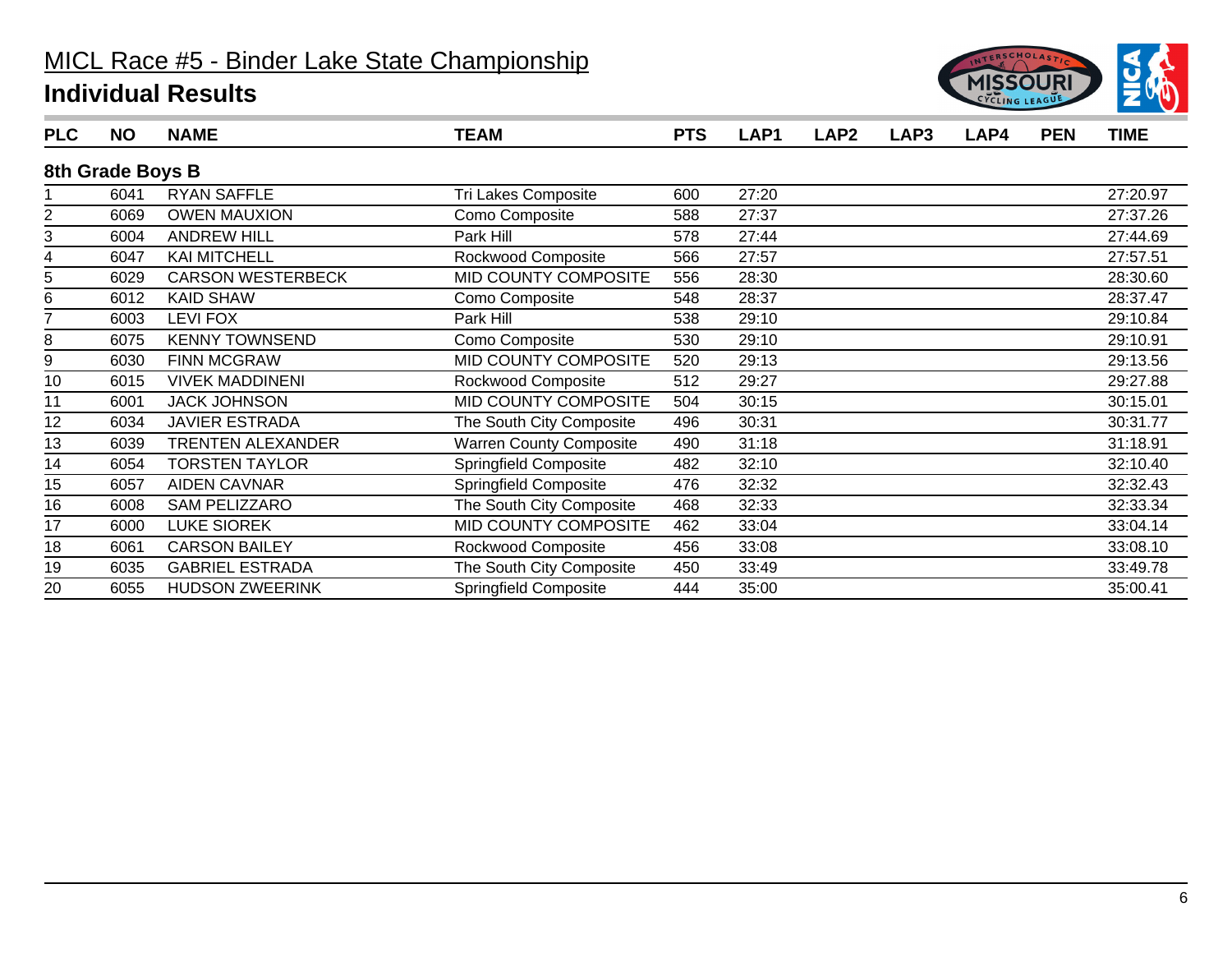

| <b>PLC</b>      | <b>NO</b>        | <b>NAME</b>               | <b>TEAM</b>                    | <b>PTS</b> | LAP <sub>1</sub> | LAP <sub>2</sub> | LAP3           | LAP4           | <b>PEN</b> | <b>TIME</b> |
|-----------------|------------------|---------------------------|--------------------------------|------------|------------------|------------------|----------------|----------------|------------|-------------|
|                 | 8th Grade Boys C |                           |                                |            |                  |                  |                |                |            |             |
|                 | 6068             | <b>MAKSIM PROTZMAN</b>    | Central Missouri Composite     | 400        | 30:14            |                  |                |                |            | 30:14.00    |
| $\overline{2}$  | 6009             | <b>WESLEY BALSAMO</b>     | The South City Composite       | 392        | 32:17            |                  |                |                |            | 32:17.61    |
| 3               | 6074             | <b>CONNOR ADELMANN</b>    | The South City Composite       | 384        | 33:22            |                  |                |                |            | 33:22.44    |
| 4               | 6056             | <b>SAWYER BAKER</b>       | Springfield Composite          | 378        | 37:36            |                  |                |                |            | 37:36.52    |
| 5               | 6050             | <b>SHANE CURTIS</b>       | <b>West Plains Composite</b>   | 372        | 38:40            |                  |                |                |            | 38:40.84    |
| 6               | 6024             | <b>SHAFER MARTINSON</b>   | <b>Springfield Composite</b>   | 364        | 39:12            |                  |                |                |            | 39:12.66    |
| 7               | 6048             | <b>ELLIOTT PALMER</b>     | <b>McDonald County Schools</b> | 358        | 41:04            |                  |                |                |            | 41:04.56    |
| 8               | 6020             | <b>THOMAS HENDRICKSON</b> | Jefferson County Composite     | 352        | 42:14            |                  |                |                |            | 42:14.59    |
| 9               | 6037             | <b>BRENDAN QUIGLEY</b>    | The South City Composite       | 348        | 44:11            |                  |                |                |            | 44:11.66    |
| 10              | 6036             | <b>EMMETT WHITE</b>       | The South City Composite       | 342        | 47:06            |                  |                |                |            | 47:06.08    |
| 11              | 6010             | <b>JULIAN YELM</b>        | The South City Composite       | 336        | 47:48            |                  |                |                |            | 47:48.70    |
| $\star$         | 6006             | <b>WES BIRKHEAD</b>       | The South City Composite       | 0          | <b>DNF</b>       | $\blacksquare$   | $\blacksquare$ | $\blacksquare$ |            | <b>DNF</b>  |
|                 | 8th Grade Girls  |                           |                                |            |                  |                  |                |                |            |             |
|                 | 3008             | <b>LAUREN CUSTIS</b>      | The South City Composite       | 1000       | 32:14            |                  |                |                |            | 32:14.23    |
| 2               | 3010             | <b>KAITLYN BEATTIE</b>    | Rockwood Composite             | 980        | 33:06            |                  |                |                |            | 33:06.12    |
| 3               | 3012             | <b>REAGAN KIRKPATRICK</b> | Jefferson County Composite     | 962        | 33:34            |                  |                |                |            | 33:34.67    |
| 4               | 3017             | <b>AVA WILLIAMS</b>       | Jefferson County Composite     | 944        | 33:40            |                  |                |                |            | 33:40.25    |
| 5               | 3016             | <b>HATTIE WITTE</b>       | <b>Springfield Composite</b>   | 928        | 33:40            |                  |                |                |            | 33:40.56    |
| 6               | 3015             | <b>SYLVIA LAMPE</b>       | <b>Springfield Composite</b>   | 912        | 33:43            |                  |                |                |            | 33:43.03    |
| 7               | 3011             | <b>MARISSA BLACKFORD</b>  | Jefferson County Composite     | 896        | 35:54            |                  |                |                |            | 35:54.40    |
| 8               | 3005             | <b>ROSLYN FIORINO</b>     | <b>West Plains Composite</b>   | 882        | 36:05            |                  |                |                |            | 36:05.70    |
| 9               | 3009             | <b>ELIZABETH BROWN</b>    | <b>SWMo Composite Goats</b>    | 868        | 37:47            |                  |                |                |            | 37:47.09    |
| 10              | 3013             | <b>ADDIE TRIPP</b>        | St. Charles Composite          | 854        | 45:20            |                  |                |                |            | 45:20.23    |
| 11              | 3006             | <b>EMMA POTTER</b>        | The South City Composite       | 840        | 50:19            |                  |                |                |            | 50:19.18    |
| $\overline{12}$ | 3002             | <b>RACHAEL TUCKER</b>     | <b>SEMO Composite</b>          | 828        | 50:24            |                  |                |                |            | 50:24.71    |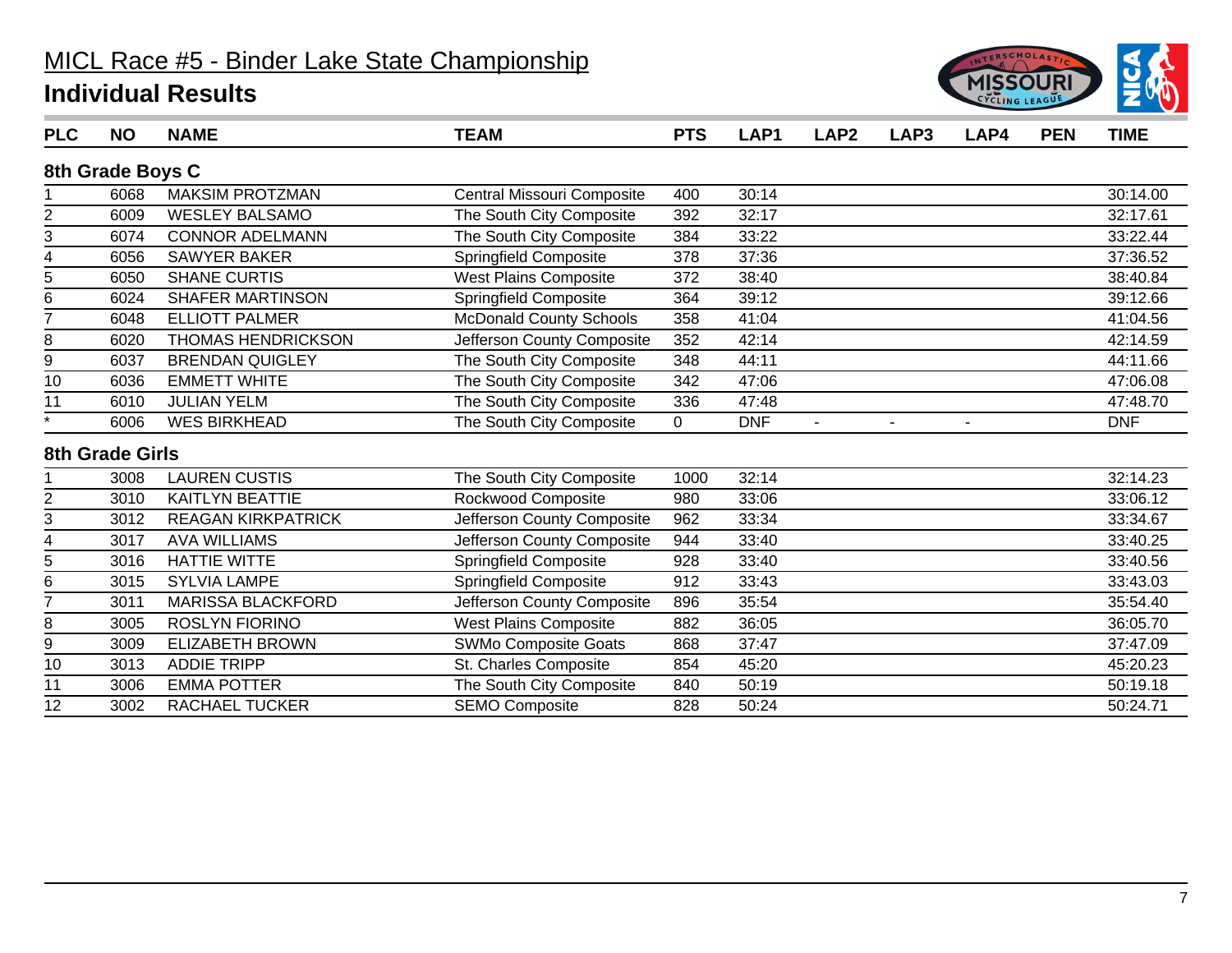

| <b>PLC</b> | <b>NO</b>              | <b>NAME</b>                    | <b>TEAM</b>                  | <b>PTS</b> | LAP1  | LAP <sub>2</sub> | LAP3  | LAP4 | <b>PEN</b> | <b>TIME</b> |
|------------|------------------------|--------------------------------|------------------------------|------------|-------|------------------|-------|------|------------|-------------|
|            | <b>Freshman Boys A</b> |                                |                              |            |       |                  |       |      |            |             |
|            | 848                    | <b>CHAD BROWN (PTS LEADER)</b> | Rockwood Composite           | 1000       | 24:17 | 23:31            | 24:09 |      |            | 1:11:58.03  |
| 2          | 847                    | <b>LIAM MCMILLEN</b>           | Rockwood Composite           | 980        | 27:25 | 26:20            | 25:39 |      |            | 1:19:25.64  |
| 3          | 841                    | <b>ISAAC MAGERS</b>            | MID COUNTY COMPOSITE         | 962        | 27:25 | 26:43            | 25:26 |      |            | 1:19:35.13  |
| 4          | 835                    | <b>ANDREW SIMON</b>            | St. Charles Composite        | 944        | 27:26 | 26:40            | 26:23 |      |            | 1:20:29.88  |
| 5          | 851                    | <b>CARSON BROOKS</b>           | Saint Joseph Composite       | 928        | 27:27 | 26:54            | 26:41 |      |            | 1:21:04.10  |
| 6          | 844                    | <b>KENNY PFAFF</b>             | Lee's Summit Composite       | 912        | 27:36 | 27:14            | 26:35 |      |            | 1:21:26.58  |
|            | 820                    | <b>BLAKE MORRIS</b>            | Como Composite               | 896        | 27:28 | 27:14            | 28:11 |      |            | 1:22:54.12  |
| 8          | 840                    | <b>MACEN CARNAHAN</b>          | <b>Springfield Composite</b> | 882        | 27:37 | 28:33            | 27:33 |      |            | 1:23:44.65  |
| 9          | 843                    | <b>CHRISTOPHER MOORE</b>       | Como Composite               | 868        | 27:32 | 27:18            | 29:05 |      |            | 1:23:57.21  |
| 10         | 807                    | <b>JORDAN EVANS</b>            | Rockwood Composite           | 854        | 28:13 | 28:37            | 30:04 |      |            | 1:26:55.85  |
| 11         | 801                    | <b>JAXSON DECKARD</b>          | <b>Warsaw Wildcats</b>       | 840        | 29:47 | 29:43            | 29:35 |      |            | 1:29:06.09  |
| 12         | 830                    | <b>BECKETT LEMBECK</b>         | Rockwood Composite           | 828        | 29:44 | 30:11            | 31:25 |      |            | 1:31:21.14  |
| 13         | 825                    | <b>GABE STAGGS</b>             | <b>SEMO Composite</b>        | 816        | 31:01 | 30:30            | 30:55 |      |            | 1:32:26.51  |
| 14         | 853                    | <b>ASTIN SUTTERER</b>          | Springfield Composite        | 804        | 30:22 | 30:03            | 32:03 |      |            | 1:32:29.48  |
| 15         | 823                    | <b>MASON JUSTICE DAVIS</b>     | Como Composite               | 792        | 30:04 | 31:15            | 32:28 |      |            | 1:33:48.87  |
| 16         | 846                    | <b>DEVIN ANDERSEN</b>          | Lee's Summit Composite       | 780        | 29:30 | 32:03            | 33:28 |      |            | 1:35:02.44  |
| 17         | 839                    | <b>ELI KROMREY</b>             | Springfield Composite        | 770        | 30:12 | 30:20            | 36:52 |      |            | 1:37:24.82  |
| 18         | 813                    | <b>GRISHAM RAVINDRANATH</b>    | MID COUNTY COMPOSITE         | 760        | 30:20 | 34:26            | 37:36 |      |            | 1:42:22.99  |
| 19         | 814                    | <b>LOGAN STAGNER</b>           | MID COUNTY COMPOSITE         | 750        | 27:25 | 26:43            | 50:19 |      | 05:00      | 1:49:28.08  |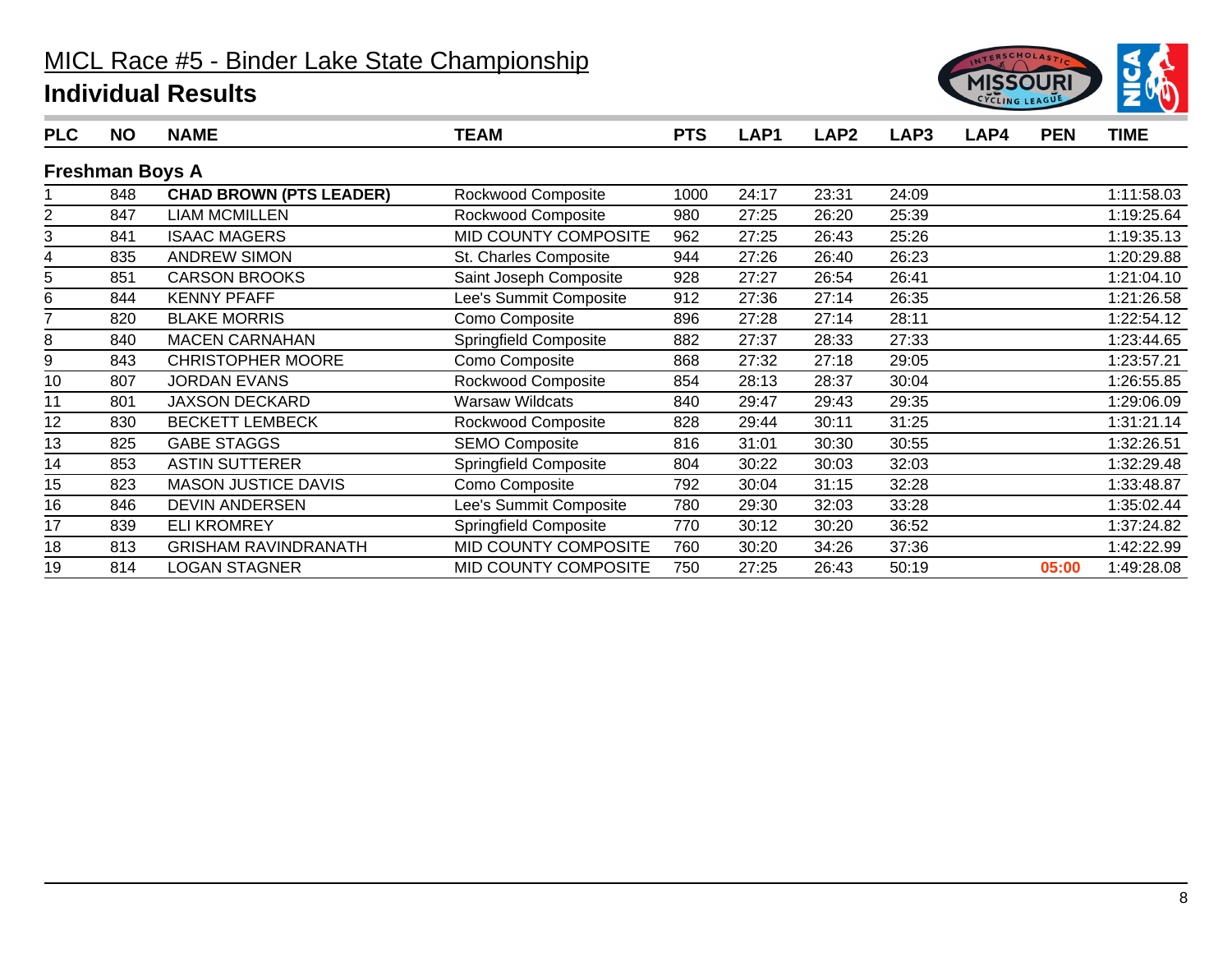

| <b>PLC</b>        | <b>NO</b>              | <b>NAME</b>                        | <b>TEAM</b>                    | <b>PTS</b>  | LAP1       | LAP <sub>2</sub> | LAP3 | LAP4 | <b>PEN</b> | <b>TIME</b> |
|-------------------|------------------------|------------------------------------|--------------------------------|-------------|------------|------------------|------|------|------------|-------------|
|                   | <b>Freshman Boys B</b> |                                    |                                |             |            |                  |      |      |            |             |
|                   | 800                    | <b>MAX MCDADE (PTS LEADER)</b>     | MID COUNTY COMPOSITE           | 600         | 28:21      | 28:22            |      |      |            | 56:43.90    |
| $\overline{c}$    | 833                    | <b>KELLEN BAUM</b>                 | Jefferson County Composite     | 588         | 29:37      | 28:40            |      |      |            | 58:17.58    |
| 3                 | 862                    | <b>LINCOLN SLAGTER</b>             | Tri Lakes Composite            | 578         | 29:53      | 29:03            |      |      |            | 58:57.47    |
| 4                 | 827                    | <b>EVAN SIMPSON</b>                | Lee's Summit Composite         | 566         | 30:08      | 29:27            |      |      |            | 59:35.39    |
| 5                 | 850                    | <b>HAYDEN LETT</b>                 | <b>McDonald County Schools</b> | 556         | 30:09      | 31:59            |      |      |            | 1:02:08.88  |
| 6                 | 815                    | <b>JACK CRAWFORD</b>               | Central Missouri Composite     | 548         | 31:13      | 31:52            |      |      |            | 1:03:05.37  |
| $\overline{7}$    | 818                    | <b>BECK EARNEST-MCCLELLAND</b>     | The South City Composite       | 538         | 31:19      | 32:24            |      |      |            | 1:03:44.20  |
| 8                 | 859                    | <b>NOAH HINKLE</b>                 | Lee's Summit Composite         | 530         | 34:05      | 32:38            |      |      |            | 1:06:44.27  |
| 9                 | 831                    | <b>DAYTON SMITH</b>                | Saint Joseph Composite         | 520         | 32:28      | 35:14            |      |      |            | 1:07:43.01  |
| 10                | 861                    | <b>LOGAN FLEMING</b>               | <b>Springfield Composite</b>   | 512         | 34:07      | 34:01            |      |      |            | 1:08:09.26  |
| 11                | 806                    | <b>MORGAN ABNEY</b>                | Rockwood Composite             | 504         | 34:03      | 36:21            |      |      |            | 1:10:25.25  |
| 12                | 811                    | <b>LOGAN MYRICK</b>                | <b>McDonald County Schools</b> | 496         | 35:59      | 40:31            |      |      |            | 1:16:31.11  |
| $\overline{13}$   | 858                    | <b>STOKLEY WEXLER</b>              | Como Composite                 | 490         | 35:45      | 42:28            |      |      |            | 1:18:14.25  |
| 14                | 828                    | <b>KADEN RIGOT</b>                 | Lee's Summit Composite         | 482         | 38:33      | 39:41            |      |      |            | 1:18:15.64  |
| 15                | 854                    | <b>CADEN ALUMBAUGH</b>             | <b>SWMo Composite Goats</b>    | 476         | 40:53      | 41:26            |      |      |            | 1:22:19.55  |
| 16                | 857                    | <b>WAID WILLET</b>                 | <b>McDonald County Schools</b> | 468         | 40:30      | 48:22            |      |      |            | 1:28:53.77  |
| $\overline{17}$   | 819                    | <b>LAWSON BARNES</b>               | The South City Composite       | 462         | 40:42      | n/a              | n/a  | n/a  |            | XX:XX:XX    |
| 18                | 802                    | <b>MICHAEL BROWN</b>               | <b>SWMo Composite Goats</b>    | 456         | 49:14      | n/a              | n/a  | n/a  |            | XX:XX:XX    |
| $\overline{19}$   | 812                    | <b>GAVIN MILLER</b>                | Saint Joseph Composite         | 450         | 50:39      | n/a              | n/a  | n/a  |            | XX:XX:XX    |
| $\overline{\ast}$ | 805                    | <b>CARSON BOSWELL</b>              | Lee's Summit Composite         | $\mathbf 0$ | <b>DNF</b> |                  |      |      |            | <b>DNF</b>  |
|                   |                        | <b>Freshman-Sophomore Girls</b>    |                                |             |            |                  |      |      |            |             |
|                   | 700                    | <b>KIERA MOSTAFFA (PTS LEADER)</b> | <b>Warsaw Wildcats</b>         | 1000        | 28:41      | 28:39            |      |      |            | 57:20.77    |
| $\overline{2}$    | 706                    | <b>LUCY DIRNBERGER</b>             | The South City Composite       | 980         | 32:45      | 34:12            |      |      |            | 1:06:58.41  |
| 3                 | 709                    | <b>ELLA MACDONALD</b>              | Lee's Summit Composite         | 962         | 35:01      | 35:35            |      |      |            | 1:10:36.68  |
| 4                 | 401                    | <b>COZETTE MOTHERSHEAD</b>         | The South City Composite       | 944         | 38:36      | 37:11            |      |      |            | 1:15:47.66  |
| 5                 | 708                    | <b>ADDISON CRAIG</b>               | <b>SEMO Composite</b>          | 928         | 38:36      | 37:26            |      |      |            | 1:16:03.48  |
| 6                 | 703                    | <b>LILY ABBOTT</b>                 | Lee's Summit Composite         | 912         | 38:07      | 38:39            |      |      |            | 1:16:46.72  |
| $\overline{7}$    | 702                    | <b>HALEY SANDERS</b>               | <b>SEMO Composite</b>          | 896         | 45:51      | 50:58            |      |      |            | 1:36:49.47  |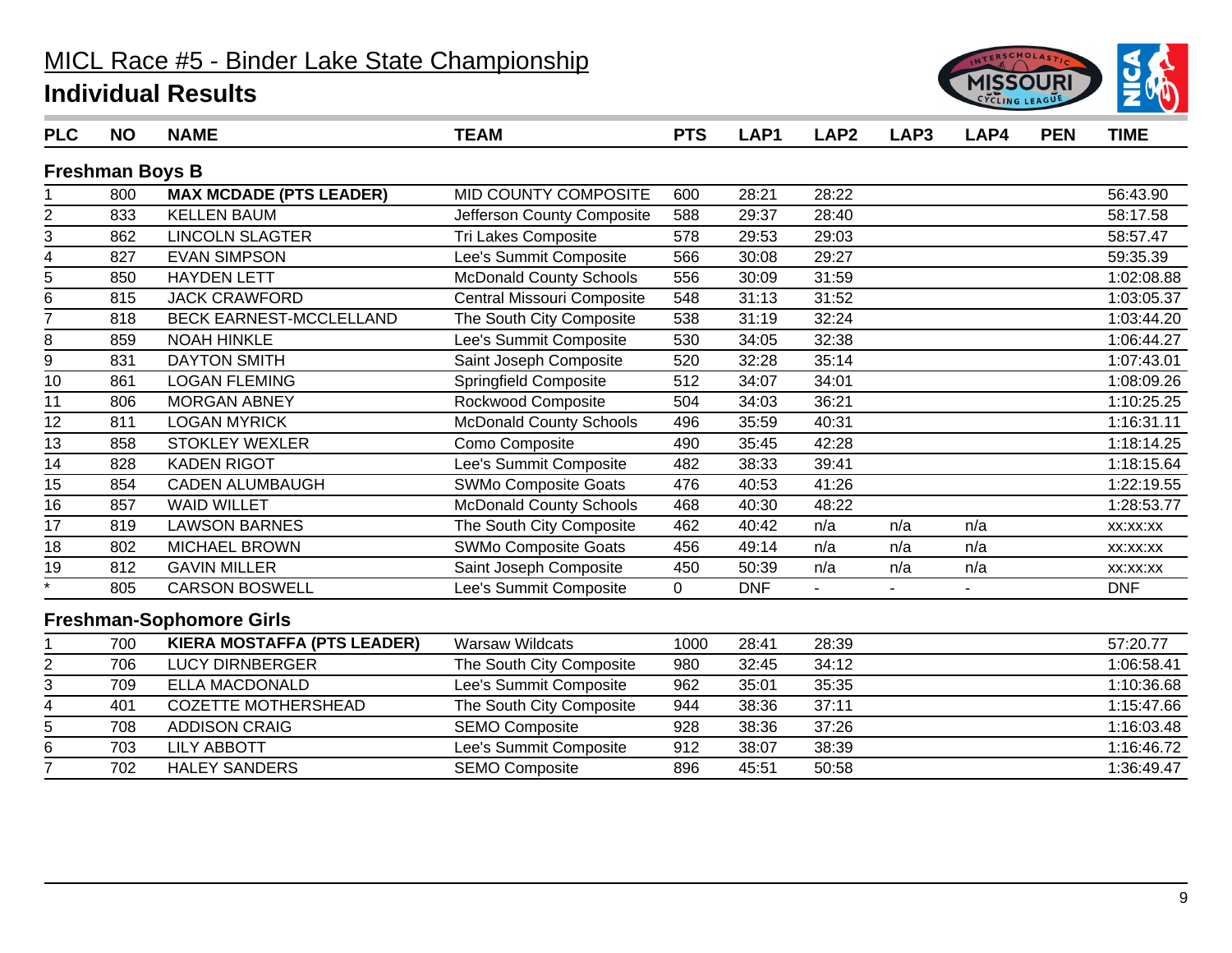

| <b>PLC</b>              | <b>NO</b> | <b>NAME</b>                   | <b>TEAM</b>                  | <b>PTS</b>  | LAP1    | LAP <sub>2</sub> | LAP3       | LAP4       | <b>PEN</b> | <b>TIME</b> |
|-------------------------|-----------|-------------------------------|------------------------------|-------------|---------|------------------|------------|------------|------------|-------------|
| <b>JV Boys</b>          |           |                               |                              |             |         |                  |            |            |            |             |
|                         | 214       | <b>BEN WHITMAN</b>            | <b>Springfield Composite</b> | 600         | 26:20   | 26:22            |            |            |            | 52:43.78    |
| $\overline{\mathbf{c}}$ | 227       | <b>ISAAC BEDOW</b>            | Jefferson County Composite   | 588         | 27:41   | 27:22            |            |            |            | 55:03.47    |
| 3                       | 212       | <b>NIKLAS METZ</b>            | <b>West Plains Composite</b> | 578         | 27:42   | 27:22            |            |            |            | 55:05.06    |
| 4                       | 203       | <b>COREN HENDRICKS</b>        | <b>SWMo Composite Goats</b>  | 566         | 28:22   | 28:27            |            |            |            | 56:49.97    |
| 5                       | 215       | <b>SHAYN IVY (PTS LEADER)</b> | Central Missouri Composite   | 556         | 28:12   | 29:13            |            |            |            | 57:25.83    |
| $\overline{6}$          | 201       | <b>LUKE CRAWFORD</b>          | Central Missouri Composite   | 548         | 28:51   | 29:20            |            |            |            | 58:11.53    |
| $\overline{7}$          | 202       | <b>ISAAC HAMILTON</b>         | Park Hill                    | 538         | 29:43   | 29:24            |            |            |            | 59:07.97    |
| 8                       | 234       | <b>JACK ZEITZ</b>             | Como Composite               | 530         | 29:27   | 30:33            |            |            |            | 1:00:01.55  |
| 9                       | 209       | <b>RUSTY WILLIS</b>           | Rockwood Composite           | 520         | 30:48   | 31:58            |            |            |            | 1:02:47.53  |
| 10                      | 210       | <b>BEN STEIGER</b>            | Rockwood Composite           | 512         | 31:52   | 31:53            |            |            |            | 1:03:45.92  |
| 11                      | 204       | <b>JOSHUA TRIBBEY</b>         | <b>SWMo Composite Goats</b>  | 504         | 32:10   | 31:39            |            |            |            | 1:03:50.37  |
| $\overline{12}$         | 207       | <b>RONNY DANIELS</b>          | Tri Lakes Composite          | 496         | 31:56   | 32:13            |            |            |            | 1:04:10.27  |
| $\overline{13}$         | 206       | <b>JACKSON TOBIAS</b>         | Warren County Composite      | 490         | 39:20   | 39:16            |            |            |            | 1:18:36.80  |
| 14                      | 217       | <b>DEVIN OCHTERBECK</b>       | Jefferson County Composite   | 482         | 45:42   | 35:53            |            |            |            | 1:21:35.96  |
| $\overline{\ast}$       | 230       | <b>WESTAN TRIPP</b>           | St. Charles Composite        | 0           | 1:17:40 | <b>DNF</b>       | <b>DNF</b> | <b>DNF</b> |            | <b>DNF</b>  |
| $\star$                 | 213       | <b>JAKOB STRATMAN</b>         | St. Charles Composite        | $\mathbf 0$ | 1:17:41 | <b>DNF</b>       | <b>DNF</b> | <b>DNF</b> |            | <b>DNF</b>  |
|                         |           | <b>Sophomore Boys A</b>       |                              |             |         |                  |            |            |            |             |
|                         | 528       | <b>JACKSON WITTE</b>          | <b>Springfield Composite</b> | 1000        | 23:33   | 23:18            | 23:55      |            |            | 1:10:48.00  |
| $\overline{c}$          | 520       | <b>JOE VORCE (PTS LEADER)</b> | <b>Warsaw Wildcats</b>       | 980         | 24:02   | 25:43            | 27:21      |            |            | 1:17:07.22  |
| 3                       | 515       | <b>SAM LEWIS</b>              | Springfield Composite        | 962         | 25:40   | 25:59            | 26:33      |            |            | 1:18:13.20  |
| $\overline{4}$          | 517       | YUSUF JAVAID                  | Rockwood Composite           | 944         | 26:35   | 26:07            | 25:40      |            |            | 1:18:22.85  |
| 5                       | 508       | <b>KADE MCCLEARN</b>          | Springfield Composite        | 928         | 26:35   | 25:48            | 26:23      |            |            | 1:18:47.32  |
| 6                       | 524       | HENRY BUENO PERKIN            | Rockwood Composite           | 912         | 26:15   | 26:24            | 27:07      |            |            | 1:19:47.53  |
| $\overline{7}$          | 526       | <b>WIL FROELIGER</b>          | Como Composite               | 896         | 26:35   | 26:19            | 27:25      |            |            | 1:20:19.59  |
| 8                       | 535       | <b>BRODY BURLINGAME</b>       | MID COUNTY COMPOSITE         | 882         | 27:31   | 28:26            | 28:41      |            |            | 1:24:39.47  |
| 9                       | 525       | <b>ELI KAKOURIS</b>           | The South City Composite     | 868         | 29:16   | 28:54            | 32:31      |            |            | 1:30:42.07  |
| $\overline{10}$         | 500       | <b>SHAWN KALISIAK</b>         | <b>MID COUNTY COMPOSITE</b>  | 854         | 29:28   | 31:45            | 35:15      |            |            | 1:36:30.54  |
| 11                      | 509       | <b>LEVI CHANDLER</b>          | Metro East Composite         | 840         | 33:01   | 33:04            | 34:02      |            |            | 1:40:08.27  |
| $\overline{12}$         | 537       | <b>BRYCE GOFF</b>             | St. Charles Composite        | 828         | 31:20   | 34:39            | 40:19      |            |            | 1:46:20.70  |